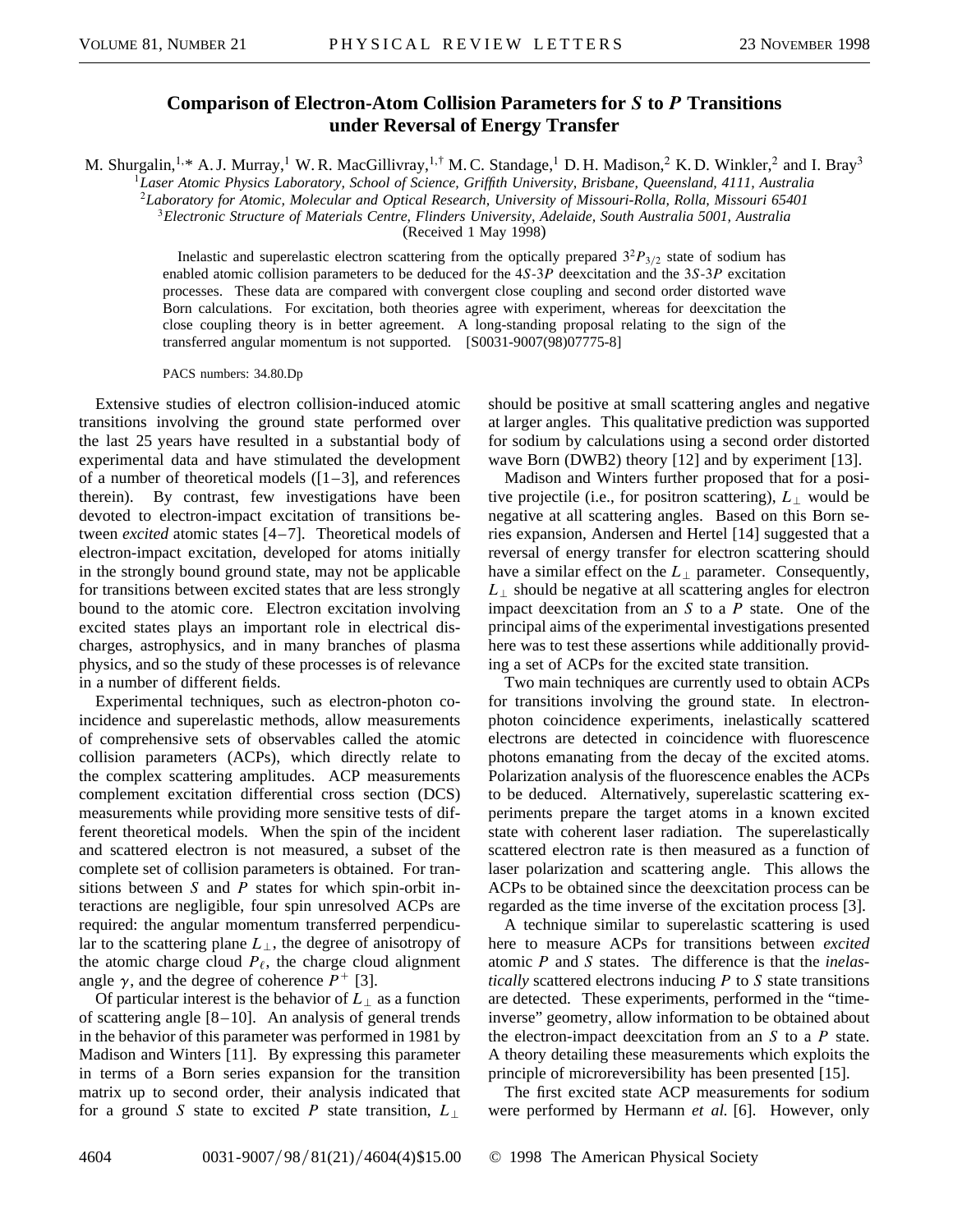two parameters were measured over a limited range of scattering angles from  $5^{\circ}$  to  $10^{\circ}$ . No measurements of the  $L_{\perp}$  parameter were reported. No experimental results reported so far have allowed a test of the behavior of the *L*' parameter when the energy transfer between the incident electron and target atom is reversed.

In this Letter, the first measurements of ACPs for the electron-impact induced 4*S*-3*P* transition in sodium are reported. The measurements are compared with convergent close coupled (CCC) and DWB2 calculations. Sodium provides an excellent candidate for a study of the scattering process between excited states since the 4*S* state of sodium is energetically more than halfway between the ground state and the ionization threshold. The electron is therefore more weakly bound to the atomic core, and this may play a role in the interaction process. The 4*S* state is the next excited state above the 3*P* state and is well separated from all other states.

Investigation of the 3*S* to 3*P* and 4*S* to 3*P* transitions in sodium allows the differences between electron-impact excitation and deexcitation to be investigated, providing an ideal test bed for the proposals discussed above. In both the 3*S* to 3*P* and 4*S* to 3*P* transitions, angular momentum is transferred from the projectile electron to the target atom, but in the former case the atom *gains* energy while in the latter case energy is lost. The 3*S* to 3*P* transition has been extensively investigated [16]. However, to allow direct comparison not influenced by differences in experimental conditions, measurements for the 3*S* to 3*P* transition were performed simultaneously with 4*S* to 3*P* measurements in the same apparatus during this work.

Experimentally, the ACPs were determined from the pseudo-Stokes parameters obtained by measuring the scattered electron count rate from the laser excited state as a function of laser polarization in the time-inverse geometry [15]. Laser radiation, tuned to excite the  $3P_{3/2}$  state of sodium is propagated perpendicular to the scattering plane defined by the incident electron beam and the scattered electron directions. The pseudo-Stokes parameters are given by [17]

$$
P_1^S(\theta) = \frac{S_0(\theta) - S_{90}(\theta)}{S_0(\theta) + S_{90}(\theta)},
$$
  
\n
$$
P_2^S(\theta) = \frac{S_{45}(\theta) - S_{135}(\theta)}{S_{45}(\theta) + S_{135}(\theta)},
$$
  
\n
$$
P_3^S(\theta) = \frac{S_{RHC}(\theta) - S_{LHC}(\theta)}{S_{RHC}(\theta) + S_{LHC}(\theta)},
$$
\n(1)

where  $S_{\phi}(\theta)$  is the scattered electron count rate from the target excited with linearly polarized laser light with polarization angle  $\varphi$  to the direction of the scattered electron  $\theta$ , and  $S_{RHC}(\theta)$  and  $S_{LHC}(\theta)$  are the scattered electron count rates from atoms excited with right-hand and left-hand circularly polarized laser light, respectively. A description of the experimental apparatus is given in [15]. The ACPs are deduced according to the formulas [3]

$$
L_{\perp} = -\frac{P_3^S}{K'}, \qquad P_1 = \frac{1}{K} \sqrt{(P_1^S)^2 + (P_2^S)^2},
$$
  

$$
\gamma = \frac{1}{2} \tan^{-1} \left(\frac{P_2^S}{P_1^S}\right) \pm \frac{\pi}{2}, \qquad P^+ = \sqrt{P_1^2 + L_{\perp}^2},
$$
 (2)

where  $K$  and  $K'$  are optical pumping parameters accounting for hyperfine interactions during laser excitation with linear and circular polarizations, respectively.

The optical pumping parameters were calculated using a full QED description of the laser excitation process [17] and were found to be  $K = 0.36$  and  $K' = -0.99$ for the experimental conditions used in this work. The *K* parameter, which is sensitive to laser frequency tuning and intensity, was also verified experimentally from the fluorescence line polarization.

The pseudo-Stokes parameters were measured for the 3*P*-3*S* and 3*P*-4*S* transitions at incident electron energies of 19.9 and 23.1 eV, respectively, corresponding to an equivalent incident electron energy of 22 eV for the excitation and deexcitation processes. Figures 1–4 show the ACPs as functions of scattering angle for (a) the 4*S*-3*P* transition and (b) the 3*S*-3*P* transition. The experimental uncertainties shown are 1 standard deviation. These figures also show the results of the DWB2 and CCC calculations.

The behavior of the  $L_{\perp}$  parameter for 4*S*-3*P* deexcitation is found to be very different from  $L_{\perp}$  for 3*S*-3*P* excitation (Fig. 1). For the 3*S*-3*P* transition,  $L_{\perp}$  is positive for positive scattering angles and increases with scattering



FIG. 1. The  $L_{\perp}$  parameter for (a) the  $4S-3P$  and (b) the 3*S*-3*P* transitions as a function of scattering angle. The solid lines show the CCC calculations, whereas the dashed lines show the DWB2 calculations.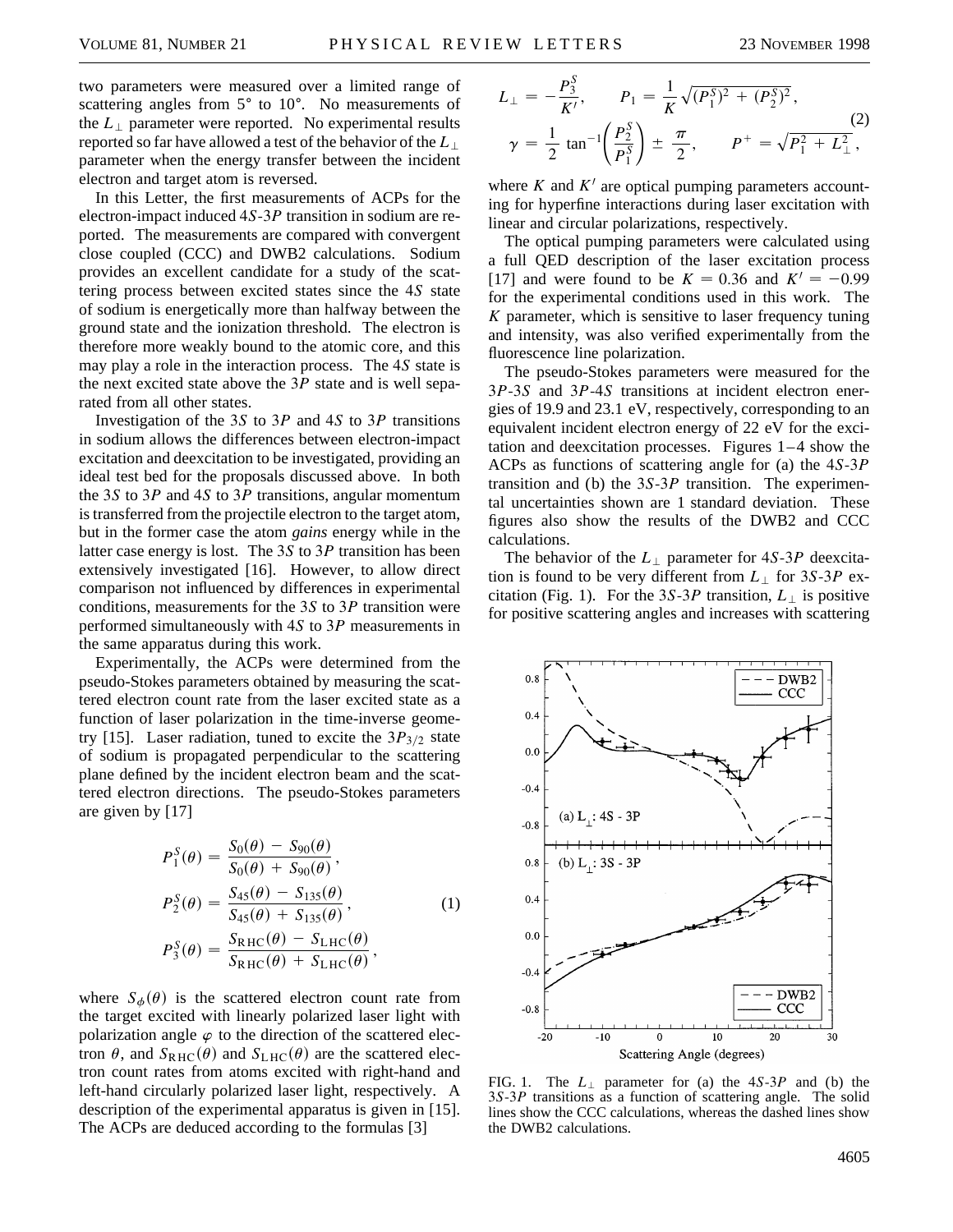angle reaching a maximum of approximately 0.7 at a scattering angle around  $24^\circ$ . This behavior is in accord with the qualitative predictions discussed above. Both the CCC and DWB2 calculations are in agreement with measurements.

From the 4*S*-3*P* transition, the situation is quite different. For this transition,  $L_{\perp}$  is almost zero at scattering angles below  $8^\circ$ , then decreases to a negative value of  $-0.25$  at a scattering angle of 15 $\degree$  in accordance with the suggestion of Andersen and Hertel [14] that  $L_{\perp}$  should be negative for the 4*S*-3*P* transition. However, at higher scattering angles  $L_{\perp}$  inverts and becomes positive, increasing to larger values with increasing scattering angle. This behavior is not predicted by the qualitative arguments presented above. The CCC calculation is in excellent agreement with experiment, whereas the DWB2 calculation predicts values much greater than determined experimentally, reaching almost unity (full orientation) at  $\pm 20^{\circ}$ . It is curious that the DWB2 is in better agreement with the data for 3*S*-3*P* than 4*S*-3*P*. Since the energy transfer for 4*S*-3*P* is smaller than 3*S*-3*P*, one would expect a perturbative approach to be better for the 4*S*-3*P* transition. An examination of the contribution of first and second order effects in distorted wave calculations reveals that, out to scattering angles of  $20^\circ$ ,  $L_{\perp}$  is dominated by first order effects. The Born approximation, on the other hand, predicts zero for  $L_{\perp}$  which is arguably closer to the  $4S-3P$ data than the distorted wave results. Consequently, first order distortion is producing unphysically large results for  $L_{\perp}$  for the excited state.

The *Pl* parameter (Fig. 2) is similar for the 3*S*-3*P* and 4*S*-3*P* transitions for small scattering angles which at approximately 0.85 indicates a high degree of charge cloud anisotropy. Within experimental uncertainty, *Pl* then decreases for scattering angles greater than  $15^{\circ}$  for both transitions. Both the CCC and DWB2 calculations predict *Pl* reasonably well for the 3*S*-3*P* transition. However, for the 4*S*-3*P* transition the CCC calculation predicts noticeably larger values than experiment, whereas the DWB2 calculation appears in better agreement. This agreement may be fortuitous, since the large value of the  $L_{\perp}$  parameter at  $\pm 20^{\circ}$  predicted by the DWB2 calculation requires that the  $P_l$  parameter must reduce to close to zero at these angles since  $P_l^2 + L_{\perp}^2 \le 1$ .

In the first Born approximation, the alignment angle  $\gamma$  is the angle between the beam direction and the momentum transfer direction [3,18]. In this approximation,  $\gamma$  will be negative for 3*S*-3*P* and positive for 4*S*-3*P*. Typically, experimental and theoretical results for  $\gamma$  are close to the Born approximation, and it has been pointed out that the orientation of the charge cloud relative to the momentum transfer direction is more interesting than the deviation from the beam direction [18]. Experimental and theoretical results for  $\gamma$  are presented in Fig. 3. The two cases follow the prediction of the Born approximation with  $\gamma$  being negative for 3*S*-3*P* and positive for 4*S*-3*P*. In fact, the good agreement between the data and the Born



FIG. 2. The *Pl* parameter for (a) the 4*S*-3*P* and (b) the 3*S*-3*P* transitions as a function of scattering angle. Circles present the current experimental measurements. The solid lines show the CCC calculations, whereas the dashed lines show the DWB2 calculations.

results demonstrates that the charge cloud is nearly aligned with the momentum transfer direction in this angular range. Both the DWB2 and CCC are in close accord with each other and the experiment for the 3*S*-3*P* transition. For the 4*S*-3*P* transition, the CCC calculation provides very close agreement to the experimental data, while the DWB2 model agrees within 1 standard deviation at all but one data point. The structure in the DWB2 near 20<sup>°</sup> results from a minimum in  $P_1$  occurring at the same angle that  $P_2$  passes through zero which means that it is quite sensitive to the details of the calculation.

The  $P^+$  parameter (Fig. 4) provides information about the significance of spin exchange in electron-atom collisions. In the absence of spin exchange  $P^+$  is unity  $[1-3]$ . For the 3*S*-3*P* excitation,  $P^+$  is found to be near unity at small scattering angles, decreasing slightly at 18° to 26<sup>°</sup> thereby indicating (within 1 standard deviation) some spin-exchange effects. A small spin-exchange effect is predicted by the DWB2 calculation for this transition, in contrast to the CCC model. For the 4*S*-3*P* deexcitation, both theories predict the  $P<sup>+</sup>$  parameter to be very close to unity. By contrast, within 1 standard deviation, the experimental results for the 4*S*-3*P* transition yield values of  $P^+$ below unity at angles of  $18^{\circ}$  and  $22^{\circ}$ . This may indicate some spin-exchange effects at these scattering angles although the error bars are large at these angles.

The set of ACPs for the 4*S*-3*P* transition presented here clearly differ from those for the 3*S*-3*P* transition